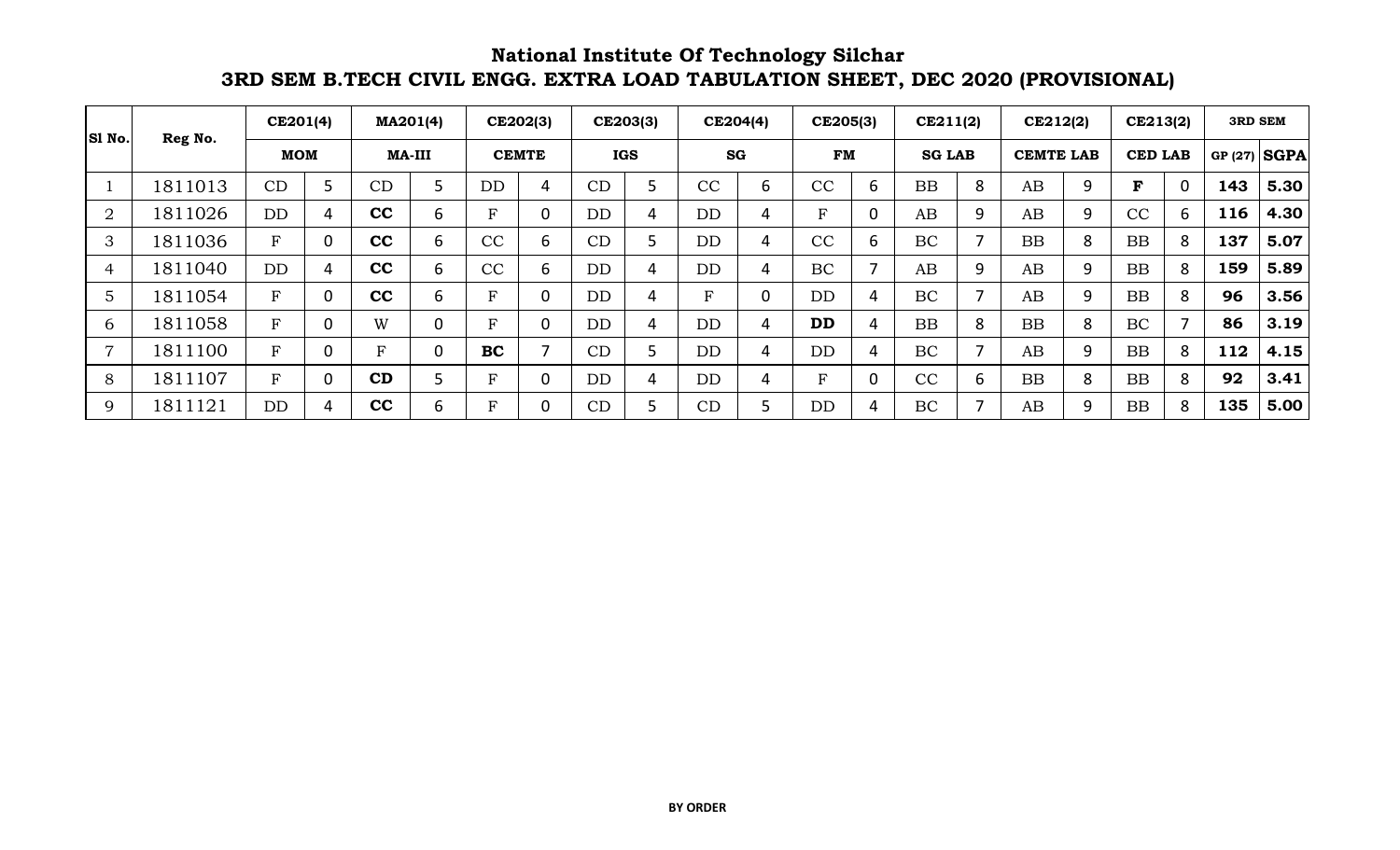## **National Institute Of Technology Silchar**

# **3RD SEM B.TECH CIVIL ENGG. EXTRA LOAD TABULATION SHEET, DEC 2020 (PROVISIONAL)**

| <b>SI No.</b> | Reg No.    | MA 1201 (8)   |  | CE-1201 (8) |            | CE-1202 (8) |  | CE-1203 (8)         | CE-1204 (6)         | $CE-1211(2)$    |   |         | <b>3RD SEM</b> |
|---------------|------------|---------------|--|-------------|------------|-------------|--|---------------------|---------------------|-----------------|---|---------|----------------|
|               |            | <b>MA-III</b> |  |             | <b>BMC</b> | <b>SURV</b> |  | <b>SOM</b>          | EG                  | <b>SURV-LAB</b> |   | GP (40) | <b>SPI</b>     |
|               | 117<br>711 | ${\bf CD}$    |  | DD          |            | CD<br>◡     |  | $\operatorname{CD}$ | $\operatorname{CD}$ | $\rm BB$        | 8 | 198     | 4.95           |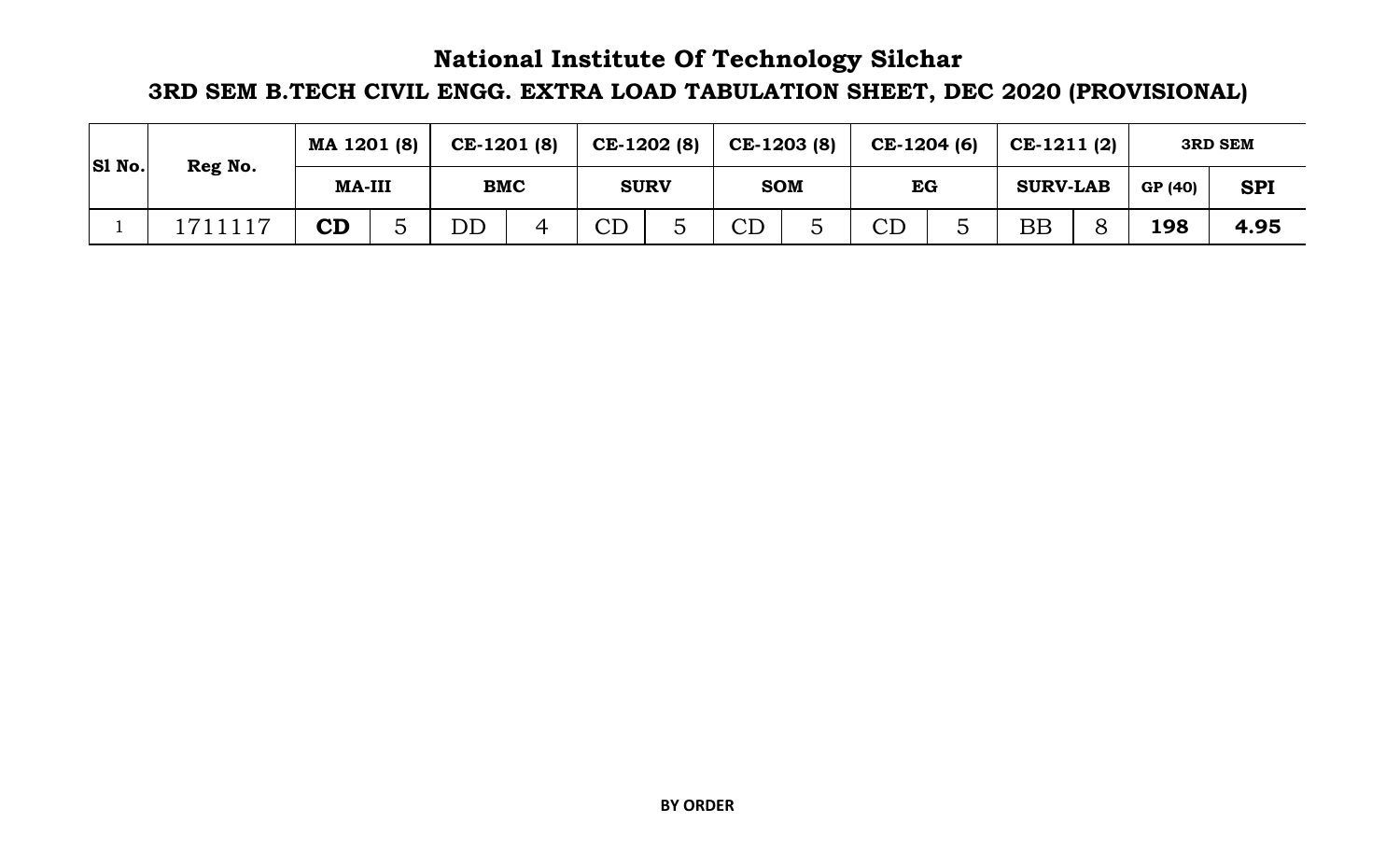#### **National Institute Of Technology Silchar 3RD SEM B.TECH MECHANICAL ENGG. EXTRA LOAD TABULATION SHEET, DEC 2020 (PROVISIONAL)**

| Sl No.         |         |           | ME-201 (4) |           | MA-201 (4)     |           | ME-202 (4) |              | ME-203 (4) | ME-204 (3)   |          |           | ME-205 (3)     |           | ME-211(2)      | ME-212(2) |   | ME-213 (2) |    | <b>3RD SEM</b> |             |
|----------------|---------|-----------|------------|-----------|----------------|-----------|------------|--------------|------------|--------------|----------|-----------|----------------|-----------|----------------|-----------|---|------------|----|----------------|-------------|
|                | Reg No. |           | <b>BT</b>  |           | <b>MA-III</b>  | <b>TM</b> |            |              | $FM-I$     | MP           |          | MS        |                | MD(LAB)   |                | M(LAB)    |   | TF (LAB-I) |    | GP (28)        | <b>SGPA</b> |
|                | 1812005 | <b>DD</b> | 4          | <b>BC</b> | 7              | CD        | 5          | CC           | 6          | <b>BB</b>    | 8        | cc        | 6              | BC        | $\overline{7}$ | <b>BB</b> | 8 | AB         | 9  | 178            | 6.36        |
| $\overline{2}$ | 1812008 | DD        | 4          | <b>BC</b> | $\overline{7}$ | <b>DD</b> |            | CD           | 5          | BC           | 7        | <b>BC</b> | $\overline{7}$ | <b>BC</b> | $\overline{7}$ | <b>BB</b> | 8 | BB         | 8  | 168            | 6.00        |
| 3              | 1812021 | ${\bf F}$ | $\Omega$   | CC        | 6              | CD        |            | $\mathbf{F}$ | 0          | <b>DD</b>    | 4        | <b>BC</b> | $\overline{7}$ | <b>BC</b> | $\overline{7}$ | <b>BB</b> | 8 | AB         | 9  | 125            | 4.46        |
| 4              | 1812040 | <b>DD</b> | 4          | <b>BC</b> | $\overline{7}$ | CD        |            | DD           | 4          | DD           | 4        | BC        | $\overline{7}$ | <b>BC</b> | 7              | <b>BB</b> | 8 | AB         | 9  | 161            | 5.75        |
| $\overline{5}$ | 1812075 | ${\bf F}$ | $\Omega$   | <b>BC</b> | $\overline{7}$ | <b>DD</b> |            | $\mathbf{F}$ | 0          | <b>DD</b>    | 4        | <b>DD</b> | 4              | <b>BC</b> | $\overline{7}$ | BC        | ⇁ | <b>BB</b>  | 8  | 112            | 4.00        |
| 6              | 1812083 | ${\bf F}$ | $\Omega$   | <b>DD</b> | 4              | F         | O          | $\mathbf{F}$ | 0          | <b>DD</b>    | 4        | F         | $\mathbf 0$    | <b>BC</b> | $\overline{7}$ | BC        |   | BC         |    | 70             | 2.50        |
|                | 1812089 | ${\bf F}$ | $\Omega$   | CD        | 5              | F         | 0          | $\mathbf{F}$ | 0          | <b>DD</b>    | 4        | F         | 0              | <b>BB</b> | 8              | BC        | 7 | <b>BB</b>  | 8  | 78             | 2.79        |
| 8              | 1812094 | CC        | 6.         | <b>DD</b> | 4              | <b>BC</b> |            | CD           | 5          | CD           | 5.       | <b>BC</b> | $\overline{7}$ | <b>BC</b> | 7              | AB        | 9 | AB         | 9  | 174            | 6.21        |
| 9              | 1812095 | ${\bf F}$ | $\Omega$   | CD        | 5              | <b>DD</b> |            | $\mathbf{F}$ | $\Omega$   | $\mathbf{F}$ | $\Omega$ | F         | 0              | CD        | 5              | AB        | 9 | BC         | ⇁  | 78             | 2.79        |
| 10             | 1812102 | ${\bf F}$ | $\Omega$   | <b>DD</b> | 4              | <b>DD</b> | 4          | $\mathbf{F}$ | $\Omega$   | F            | $\Omega$ | DD        | 4              | CD        | 5              | AB        | 9 | AB         | 9  | 90             | 3.21        |
| 11             | 1812105 | CD        | 5.         | CD        | 5              | CC        | 6.         | cc           | 6          | <b>DD</b>    | 4        | <b>DD</b> | 4              | CC        | 6              | AB        | 9 | <b>BB</b>  | 8  | 158            | 5.64        |
| 12             | 1812112 | <b>DD</b> | 4          | CC        | 6              | <b>DD</b> | 4          | CD           | 5          | <b>BC</b>    |          | CD        | 5              | <b>BC</b> | 7              | AB        | 9 | AB         | 9  | 162            | 5.79        |
| 13             | 1812114 | ${\bf F}$ | $\Omega$   | <b>DD</b> | 4              | CD        |            | DD           | 4          | BC           | 7        | CD        | 5              | <b>BB</b> | 8              | AB        | 9 | AA         | 10 | 142            | 5.07        |
| 14             | 1812128 | CD        | 5.         | DD        | 4              | CC        | 6          | CD           | 5          | DD           | 4        | DD        | 4              | F         | 0              | BC        |   | CC         | 6. | 130            | 4.64        |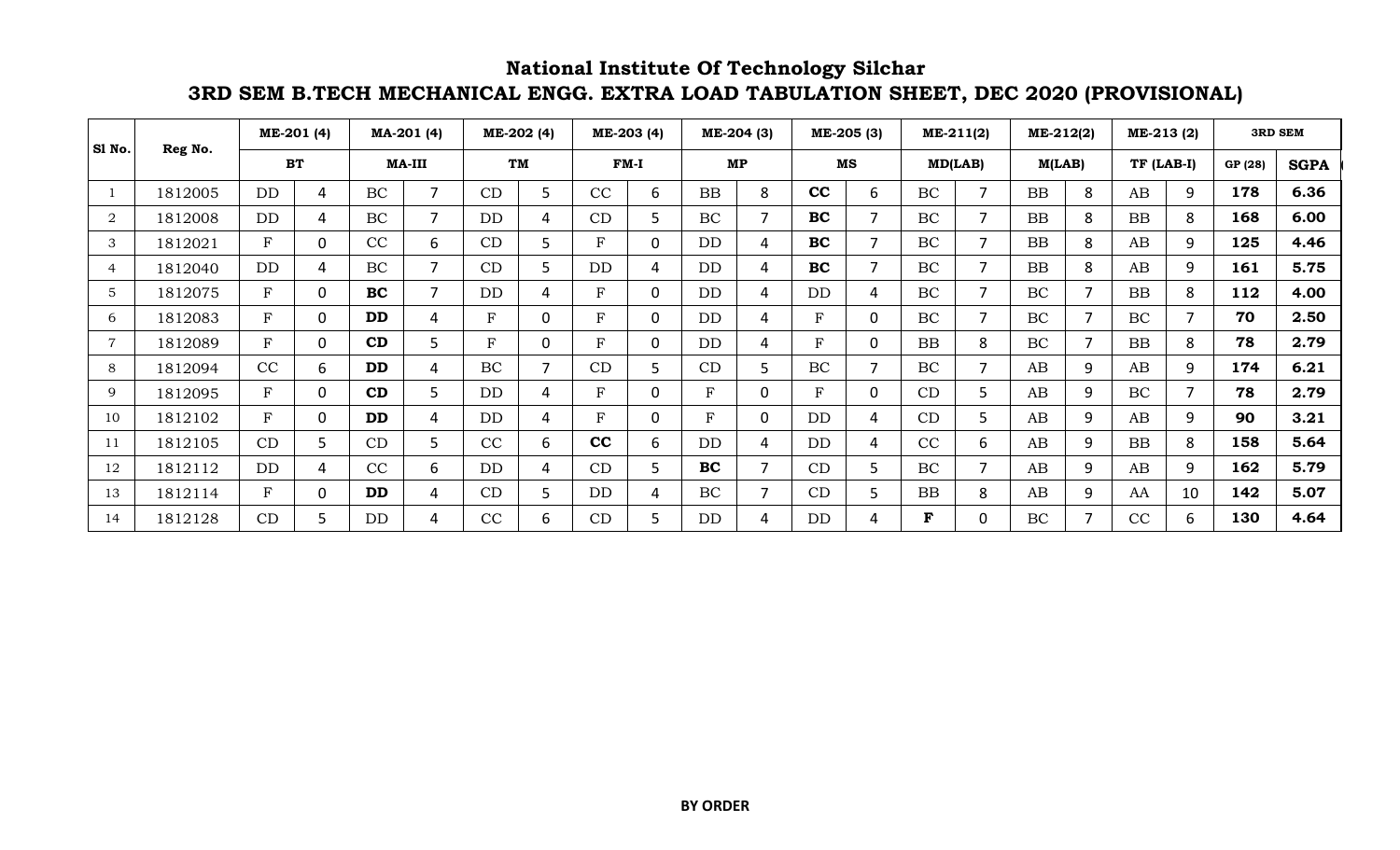#### **National Institute Of Technology Silchar 3RD SEM B.TECH ELECTRICAL ENGG. EXTRA LOAD TABULATION SHEET, DEC 2020 (PROVISIONAL)**

| S1 No.         |         | $EE-201(4)$ |             | MA-201 (4)    |   | EE-202 (4) |   |              | EE-203 (3) | EE-204 (4)  |   | EE-205 (4) |             |               | EE-211 (2) | $EE-212(2)$ |   |         | EE-213(2) |         | <b>3RD SEM</b> |
|----------------|---------|-------------|-------------|---------------|---|------------|---|--------------|------------|-------------|---|------------|-------------|---------------|------------|-------------|---|---------|-----------|---------|----------------|
|                | Reg No. | <b>SAS</b>  |             | <b>MA-III</b> |   | AE         |   |              | <b>EST</b> | MIM         |   |            | <b>EMFT</b> | <b>PS LAB</b> |            | M(LAB)      |   | AE(LAB) |           | GP (29) | <b>SGPA</b>    |
|                | 1813011 | DD          | 4           | W             | 0 | W          |   | W            | 0          | DD          | 4 | W          | 0           | AB            | 9          | CC          | 6 | AB      |           | 80      | 2.76           |
| $\overline{2}$ | 1813013 | F           | $\mathbf 0$ | BC            |   | D          | 0 | <b>BC</b>    |            | $\mathbf F$ | 0 | Р          | 0           | AB            | 9          | BC          |   | AB      | 9         | 99      | 3.41           |
| 3              | 1813016 | F           | 0           | cc            | 6 | <b>DD</b>  | 4 | CC           | 6          | CD          |   | Б          | 0           | AB            | 9          | BC          |   | AB      | 9         | 128     | 4.41           |
| 4              | 1813046 | CD          | 5           | CC            | 6 | <b>DD</b>  | 4 | <b>BC</b>    |            | DD          | 4 | CD         |             | <b>BB</b>     | 8          | CC          | 6 | AB      | 9         | 163     | 5.62           |
| 5              | 1813057 | DD          | 4           | BC            |   | D          |   | CC           | 6          | <b>DD</b>   | 4 | Р          | 0           | AA            | 10         | AB          | 9 | AB      | 9         | 134     | 4.62           |
| 6              | 1813075 | <b>DD</b>   | 4           | <b>BC</b>     |   | DD         | 4 | CD           |            | CD          |   | BC         |             | <b>BB</b>     | 8          | <b>BB</b>   | 8 | AB      | 9         | 173     | 5.97           |
| $\overline{ }$ | 1813103 | CD          | כ           | CD            |   | CD         |   | CC           | 6          | CD          |   | <b>DD</b>  | 4           | <b>BB</b>     | 8          | BC          |   | AB      | 9         | 162     | 5.59           |
| 8              | 1813106 | CC          | 6           | <b>BB</b>     | 8 | BC         |   | $\mathbf{B}$ | 8          | BC          |   | 耳          | 0           | AB            | 9          | BC          |   | AB      | 9         | 186     | 6.41           |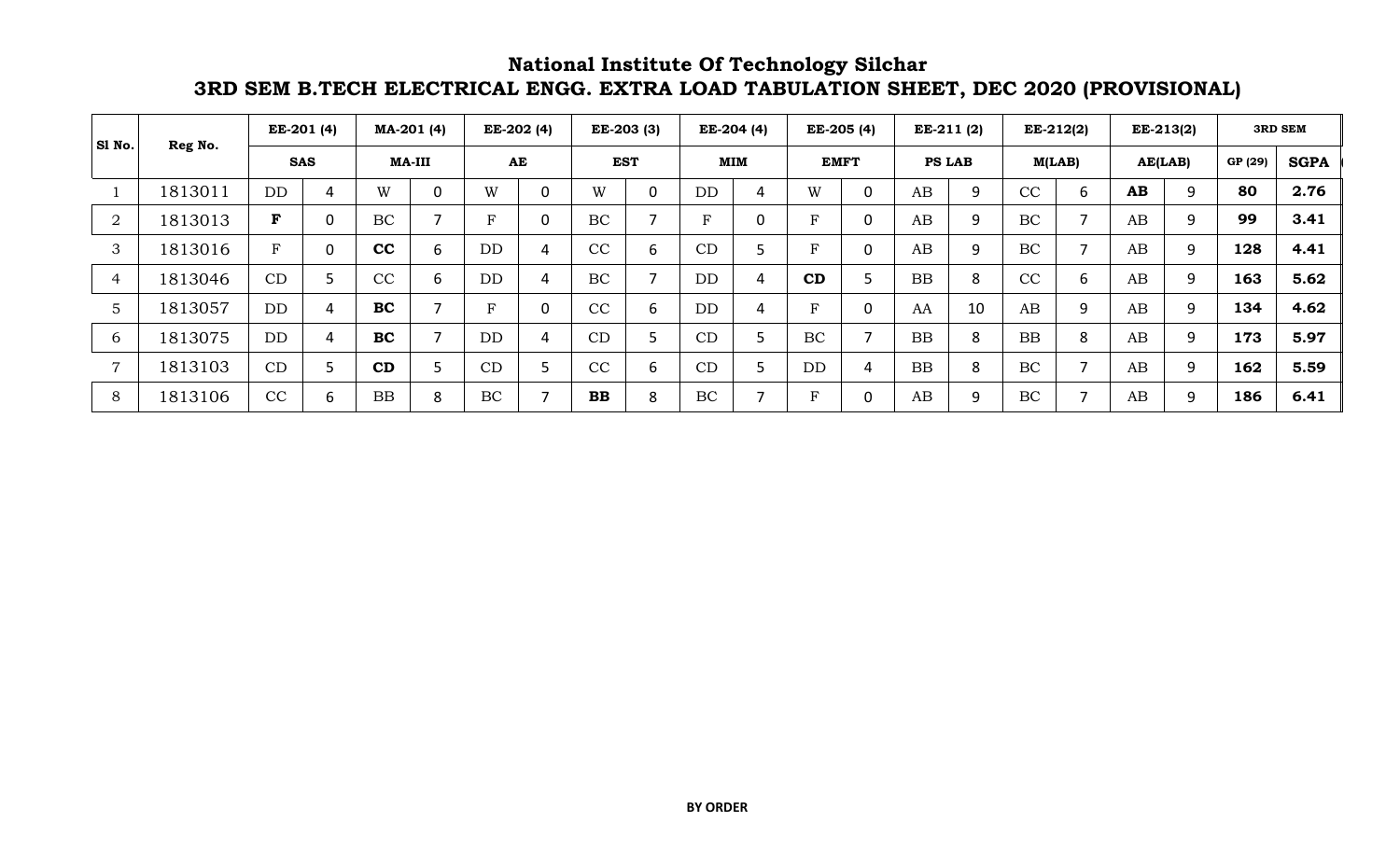### **3RD SEM B.TECH (ECE) EXTRA LOAD TABULATION SHEET, DEC 2020 (PROVISIONAL) National Institute Of Technology Silchar**

| Sl No.         | Reg No. | EC 201 (3)   |                |           | MA 201 (4)     |              | EC 202 (4)     |              | CS 201(4) |           | EC 203 (4)     | EC 204 (4)  |                |           | EC 211 (2) |           | EC 212(2)      |           | CS 211(2)      | <b>3RD SEM</b> |             |
|----------------|---------|--------------|----------------|-----------|----------------|--------------|----------------|--------------|-----------|-----------|----------------|-------------|----------------|-----------|------------|-----------|----------------|-----------|----------------|----------------|-------------|
|                |         | ED           |                |           | <b>MA-III</b>  | <b>NAS</b>   |                |              | <b>DS</b> |           | <b>AEC</b>     |             | <b>SAS</b>     |           | CT(LAB)    |           | AEC(LAB)       |           | DS(LAB)        | GP (29)        | <b>SGPA</b> |
| -1             | 1814006 | F            | 0              | <b>BB</b> | 8              | $\mathbf{F}$ | 0              | <b>DD</b>    | 4         | CC        | 6              | <b>BB</b>   | 8              | F         | $\Omega$   | CC        | 6              | CC        | 6              | 128            | 4.41        |
| $\overline{2}$ | 1814014 | <b>BC</b>    | $\overline{7}$ | BC        | $\overline{7}$ | BC           | $\overline{7}$ | CD           | 5         | DD        | 4              | <b>BC</b>   | $\overline{7}$ | AA        | 10         | CC        | 6              | AA        | 10             | 193            | 6.66        |
| 3              | 1814018 | <b>BB</b>    | 8              | <b>DD</b> | 4              | CD           | 5              | <b>BB</b>    | 8         | <b>BC</b> | $\overline{7}$ | BC          | $\overline{7}$ | AB        | 9          | <b>BB</b> | 8              | <b>DD</b> | 4              | 190            | 6.55        |
| 4              | 1814030 | <b>BC</b>    | $\overline{7}$ | <b>DD</b> | 4              | <b>DD</b>    | 4              | <b>DD</b>    | 4         | CC        | 6              | <b>BC</b>   | $\overline{7}$ | AB        | 9          | <b>BC</b> | $\overline{7}$ | CC        | 6              | 165            | 5.69        |
| 5              | 1814039 | F            | 0              | BC        |                | CD           | 5              | <b>DD</b>    | 4         | F         | 0              | CD          | 5              | <b>BB</b> | 8          | CC        | 6              | <b>BC</b> | $\overline{7}$ | 126            | 4.34        |
| 6              | 1814052 | F            | $\Omega$       | cc        | 6              | F            | $\Omega$       | <b>DD</b>    | 4         | F         | $\overline{0}$ | $\mathbf F$ | $\mathbf 0$    | <b>BB</b> | 8          | CC        | 6              | CC        | 6              | 80             | 2.76        |
| $\overline{7}$ | 1814054 | cc           | 6              | F         | 0              | CC           | 6              | <b>DD</b>    | 4         | <b>DD</b> | 4              | <b>BC</b>   | $\overline{7}$ | <b>BB</b> | 8          | <b>BC</b> | $\overline{7}$ | CC        | 6              | 144            | 4.97        |
| 8              | 1814059 | cc           | 6              | <b>BC</b> |                | BC           | $\overline{7}$ | CD           | 5         | F         | 0              | <b>BB</b>   | 8              | AB        | 9          | CC        | 6              | CC        | 6              | 168            | 5.79        |
| 9              | 1814065 | F            | $\mathbf 0$    | CD        | 5              | CD           | 5              | CC           | 6         | CD        | 5              | BC          | 7              | BC        |            | <b>BB</b> | 8              | AA        | 10             | 162            | 5.59        |
| 10             | 1814066 | DD           | 4              | <b>DD</b> | 4              | CC           | 6              | CD           | 5         | DD        | 4              | BC          | $\overline{7}$ | AB        | 9          | <b>BB</b> | 8              | BC        | $\overline{7}$ | 164            | 5.66        |
| 11             | 1814077 | CD           | 5              | CD        | 5              | CC           | 6              | DD           | 4         | DD        | $\overline{4}$ | BC          | $\overline{7}$ | <b>BB</b> | 8          | CC        | 6              | BC        | $\overline{7}$ | 161            | 5.55        |
| 12             | 1814083 | <b>DD</b>    | 4              | BC        |                | CC           | 6              | <b>DD</b>    | 4         | F         | $\Omega$       | cc          | 6              | <b>BB</b> | 8          | <b>BC</b> | $\overline{7}$ | BC        | $\overline{7}$ | 148            | 5.10        |
| 13             | 1814088 | DD           | 4              | CC        | 6              | W            | $\Omega$       | <b>DD</b>    | 4         | <b>DD</b> | $\overline{4}$ | <b>BC</b>   | $\overline{7}$ | <b>BB</b> | 8          | CC        | 6              | CC        | 6              | 136            | 4.69        |
| 14             | 1814096 | $\mathbf{F}$ | $\mathbf 0$    | cc        | 6              | <b>DD</b>    | 4              | CD           | 5         | <b>DD</b> | $\overline{4}$ | BC          | $\overline{7}$ | AB        | 9          | <b>BC</b> | $\overline{7}$ | CD        | 5              | 146            | 5.03        |
| 15             | 1814100 | <b>DD</b>    | 4              | <b>DD</b> | 4              | CC           | 6              | DD           | 4         | F         | $\Omega$       | <b>BB</b>   | 8              | AB        | 9          | <b>BB</b> | 8              | BC        | $\overline{7}$ | 148            | 5.10        |
| 16             | 1814106 | CC           | 6              | CC        | 6              | DD           | 4              | <b>DD</b>    | 4         | <b>DD</b> | $\overline{4}$ | BC          | 7              | AB        | 9          | BB        | 8              | CD        | 5              | 162            | 5.59        |
| 17             | 1814113 | F            | $\Omega$       | CC        | 6.             | <b>DD</b>    | 4              | $\mathbf{F}$ | $\Omega$  | DD        | 4              | BC          | 7              | <b>BC</b> |            | CC        | 6              | BC        | $\overline{ }$ | 124            | 4.28        |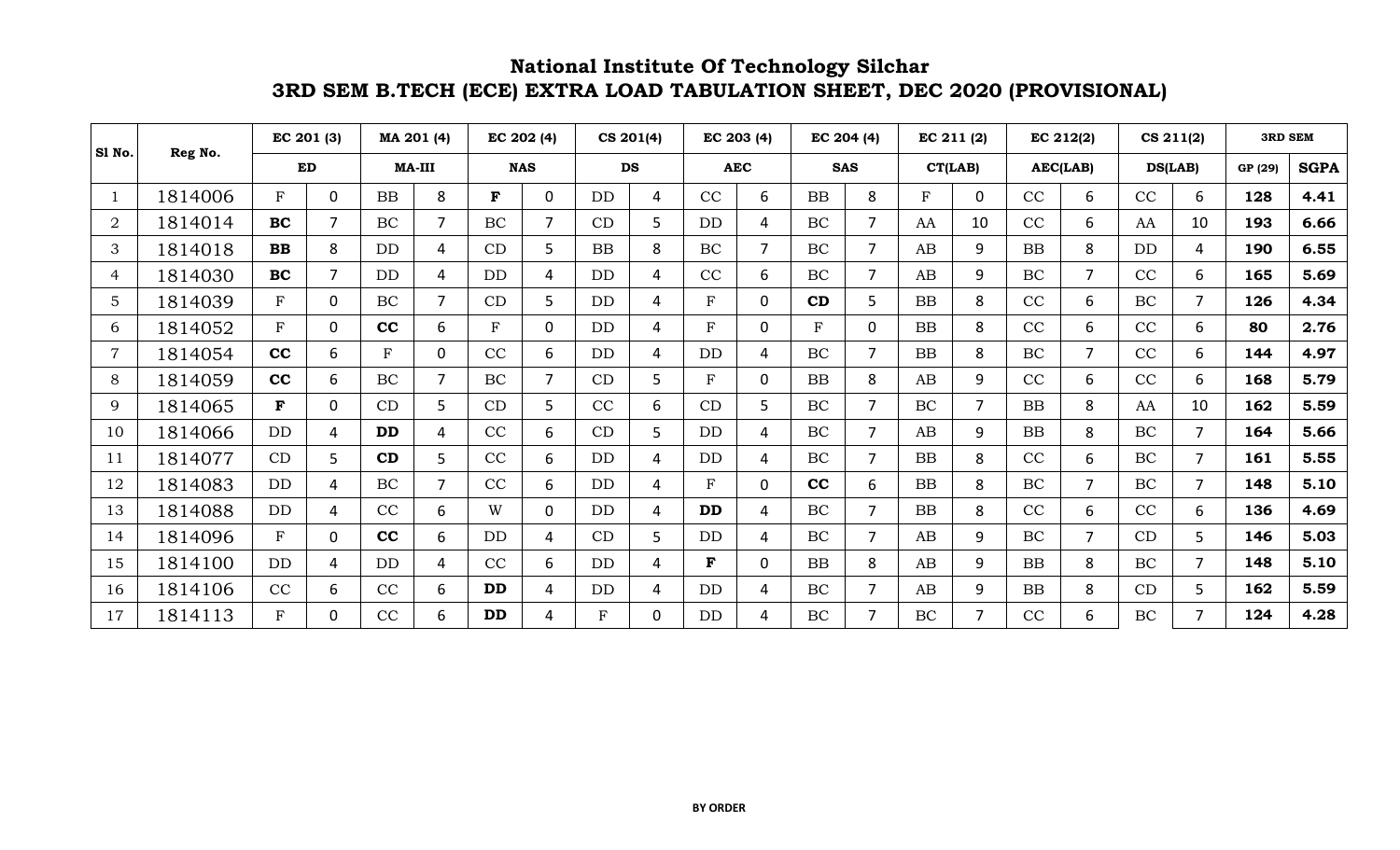#### **National Institute Of Technology Silchar 3RD SEM B.TECH (CSE) EXTRA LOAD TABULATION SHEET, DEC 2020 (PROVISIONAL)**

| SI No.         | Reg No. |             | CS 201 (4)  |           | MA 201 (4) |           | CS 202 (4) |              | EC 281 (4) |             | CS 203 (4)            |           | CS 211 (2)    |    | CS 212 (2) |           | EC 286(2) |         | <b>3RD SEM</b> |
|----------------|---------|-------------|-------------|-----------|------------|-----------|------------|--------------|------------|-------------|-----------------------|-----------|---------------|----|------------|-----------|-----------|---------|----------------|
|                |         |             | <b>DS</b>   |           | MA-III     |           | DIS.S      |              | <b>ECS</b> |             | <b>MICROPROCESSOR</b> |           | <b>DS LAB</b> |    | M(LAB)     |           | ECS(LAB)  | GP (26) | <b>SGPA</b>    |
|                | 1815007 | F           | $\mathbf 0$ | BC        | 7          | <b>BC</b> |            | BC           |            | F           |                       | BC        |               | CC | b          | AB        | 9         | 128     | 4.92           |
| $\overline{2}$ | 1815015 | <b>BB</b>   | 8           | W         | 0          | DD        | 4          | $\mathbf{F}$ | 0          | $\mathbf F$ | $\mathbf{0}$          | <b>BC</b> | -             | CC | 6          | <b>BB</b> | 8         | 90      | 3.46           |
| 3              | 1815019 | <b>BB</b>   | 8           | <b>BC</b> | 7          | CD        | כ          | DD           | 4          | <b>BB</b>   | 8                     | CC        | 6             | BC |            | AB        | 9         | 172     | 6.62           |
| $\overline{4}$ | 1815046 | <b>DD</b>   | 4           | CC        | 6          | ь         | 0          | DD           | 4          | CD          |                       | CD        |               | CD |            | BC        | ⇁         | 110     | 4.23           |
| 5              | 1815091 | CD          | 5           | <b>BB</b> | 8          | CC        | 6          | CC           | 6          | CD          |                       | AB        | 9             | CD |            | <b>BC</b> | ⇁         | 162     | 6.23           |
| $\mathbf b$    | 1815112 | $\mathbf F$ | 0           | W         | 0          | <b>E</b>  | 0          | <b>DD</b>    | 4          | F           | $\mathbf 0$           | <b>DD</b> | 4             | CD |            | <b>BB</b> | 8         | 50      | 1.92           |